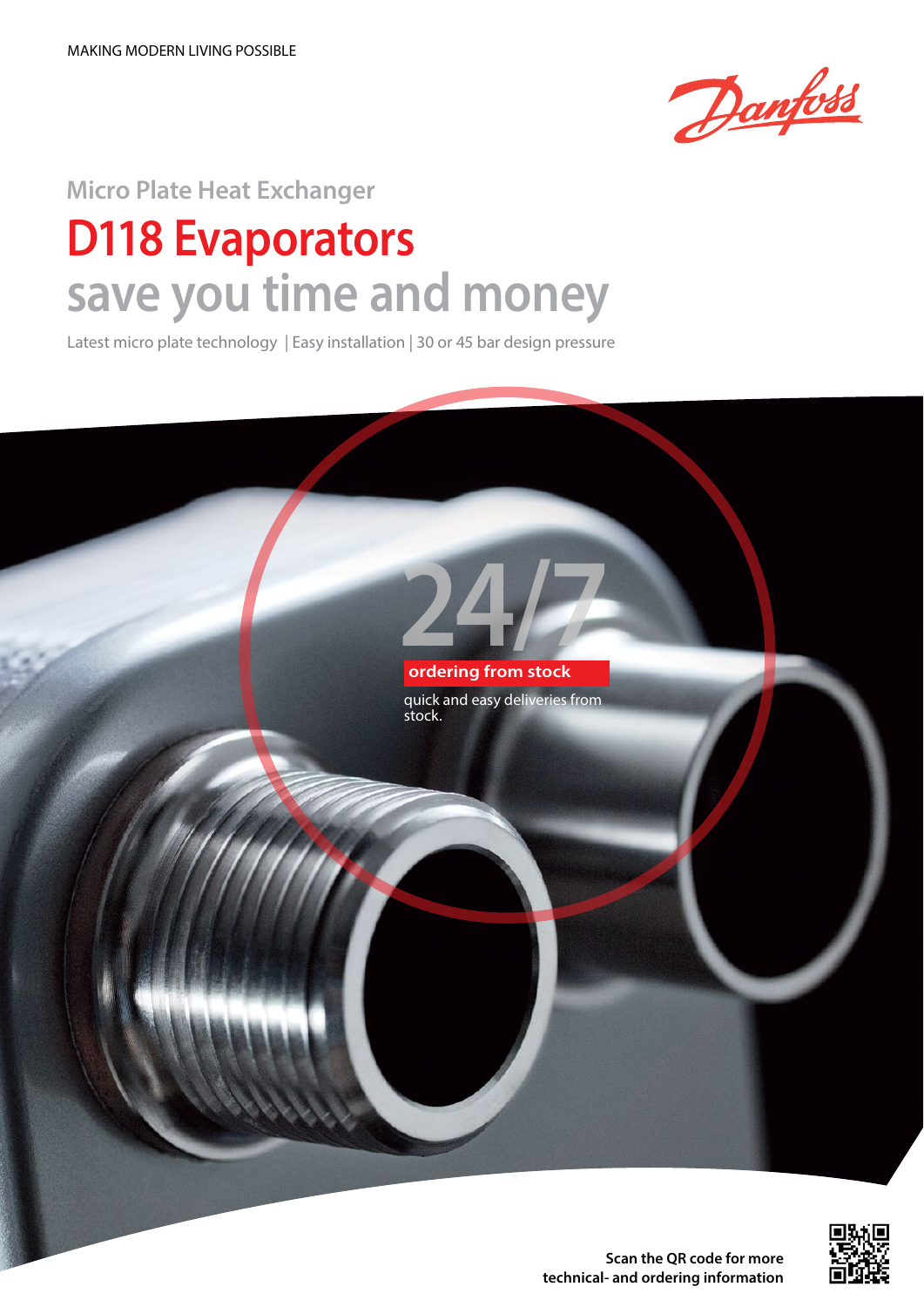

## D118 - increased flexibility, increased savings

Micro Plate Heat Exchanger (MPHE)

 $\sqrt{2}$ 



| <b>INTRODUCTION</b>                             | The new Danfoss D118 is an excellent route to increased savings. With a robust and resource-efficient design, the D118 is designed to oper-<br>ate efficiently year after year in a whole range of applications. The innovative D118 channel plate pattern makes it the best heat exchanger<br>on the market, significantly reducing energy consumption and lowering CO, emissions. The D118 has a capacity of 20-90 kW and is suitable<br>for evaporators, condensers and one-phase applications. Thanks to the two-in-one connection it is always easier to install. The D118 is the<br>natural choice for any application. |                                            |                                  |                           |                                                |                                         |
|-------------------------------------------------|-------------------------------------------------------------------------------------------------------------------------------------------------------------------------------------------------------------------------------------------------------------------------------------------------------------------------------------------------------------------------------------------------------------------------------------------------------------------------------------------------------------------------------------------------------------------------------------------------------------------------------|--------------------------------------------|----------------------------------|---------------------------|------------------------------------------------|-----------------------------------------|
| <b>KEY FEATURES</b>                             | Standard- and high-pressure designs make it the ideal solution for any application or refrigerant<br>Two-in-one connection for easy installation<br>With innovative micro plate channel plate pattern for higher heat transfer to minimize weight and refrigerant charge<br>٠                                                                                                                                                                                                                                                                                                                                                 |                                            |                                  |                           |                                                |                                         |
| <b>EASY</b><br><b>INSTALLATION</b>              | A D118 heat exchanger is always easier to use. Every product is delivered with Danfoss two-in-one connections, which allow both threading<br>and soldering. The universal soldering connections are suitable for both customary/imperial and metric piping.                                                                                                                                                                                                                                                                                                                                                                   |                                            |                                  |                           |                                                |                                         |
| <b>TECHNICAL DATA</b><br>$n = NUMBER OF PLATES$ | The D118 product is available in these different configurations for evaporators:<br>D118-E: Evaporator with refrigerant distributor<br>D118L-E: High-pressure Evaporator, approved to 45 bar                                                                                                                                                                                                                                                                                                                                                                                                                                  |                                            |                                  |                           |                                                |                                         |
|                                                 | Model:                                                                                                                                                                                                                                                                                                                                                                                                                                                                                                                                                                                                                        | A (mm/inch)                                | Min/Max. working<br>temperature: | Max. working<br>pressure: | Hold-up volume: Q1-Q2 / Q3-Q4                  | Weight:                                 |
|                                                 | D118-E                                                                                                                                                                                                                                                                                                                                                                                                                                                                                                                                                                                                                        | $11.5 + 1.74 \times n$<br>$0.45 + 0.07$ xn | -196 °C / 200 °C                 | 30 bar<br>435 psi         | $(l): 0.151 \times n/2 / 0.151 \times (n-2)/2$ | (kg): 5.95+0.26xn<br>(lb): 13.13+0.57xn |
|                                                 | <b>D118L-E</b>                                                                                                                                                                                                                                                                                                                                                                                                                                                                                                                                                                                                                | $15.5 + 1.74$ xn<br>$0.61 + 0.07$ xn       | 390 °F / -320 °F                 | 45 bar<br>650 psi         | (ft <sup>3</sup> ): 0.005×n/2 / 0.005×(n-2)/2  | (kg): 7.94+0.26xn<br>(lb): 17.53+0.57xn |
| <b>STANDARD</b><br><b>MATERIALS</b>             | Cover plates: AISI 304L<br>Plates: AISI 316L<br>Connections: AISI 304L<br>Brazing filler: Pure copper<br>Other material combinations are available on request. Please contact your Danfoss sales representative for more information.                                                                                                                                                                                                                                                                                                                                                                                         |                                            |                                  |                           |                                                |                                         |
| <b>THIRD-PARTY</b><br><b>APPROVALS</b>          | Europe: Pressure Equipment Directive (PED). America: Underwriters Laboratory Inc (UL). The third-party approvals stated are standard for all our<br>products. For details of other existing approvals or to discuss how we can meet your local needs, please contact your Danfoss representative.                                                                                                                                                                                                                                                                                                                             |                                            |                                  |                           |                                                |                                         |
| <b>TECH SUPPORT</b>                             | A number of easy-to-use online tools and the advanced heat exchanger software Hexact make it easier than ever to choose the right heat<br>exchanger.                                                                                                                                                                                                                                                                                                                                                                                                                                                                          |                                            |                                  |                           |                                                |                                         |
| <b>AVAILABILITY</b>                             | A new logistics set-up with a full standard product range allows fast and reliable off-the-shelf deliveries. To see the full list of available stand-<br>ard products and configurations, use the QR code on the first page or contact your local sales representative.                                                                                                                                                                                                                                                                                                                                                       |                                            |                                  |                           |                                                |                                         |

Danfoss can accept no responsibility for possible errors in catalogues, brochures and other printed material. Danfoss reserves the right to alter its products without notice. This also applies to products already on order provided that such alterations can be made without consequent changes being necessary in specifications already agreed. All trademarks in this material are the property of the respective companies. Danfoss and the Danfoss logotype are trademarks of Danfoss A/S. All rights reserved.